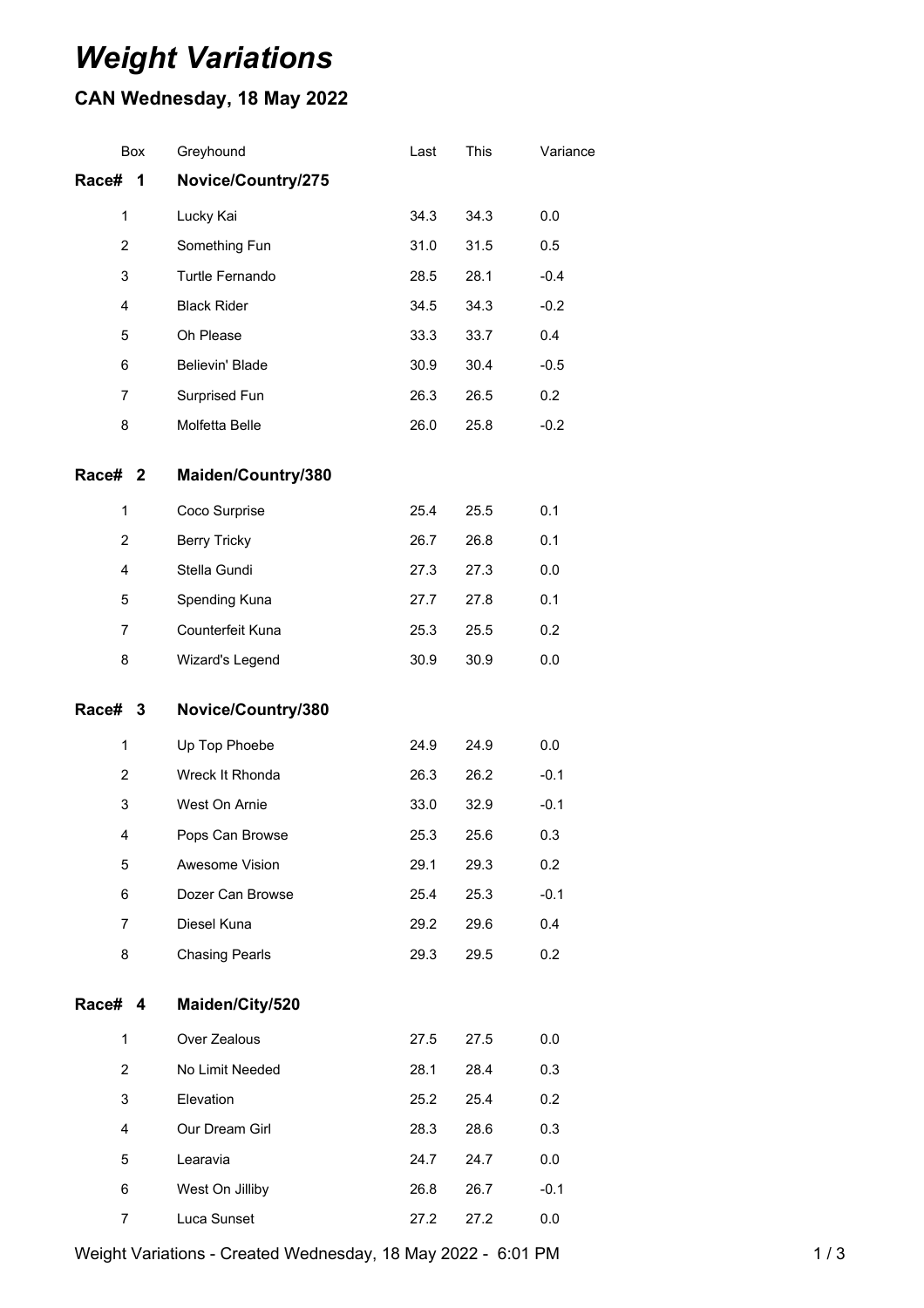## **CAN Wednesday, 18 May 2022**

|                | Box | Greyhound              | Last | This | Variance |
|----------------|-----|------------------------|------|------|----------|
| 8              |     | <b>Exile Dreamer</b>   | 24.6 | 24.5 | $-0.1$   |
| Race# 5        |     | Novice/City/520 (1)    |      |      |          |
| 1              |     | West On Fizz           | 25.0 | 25.1 | 0.1      |
| $\overline{c}$ |     | Sonova Gunn            | 33.3 | 33.0 | $-0.3$   |
| 3              |     | Mr. Wick               | 34.6 | 34.7 | 0.1      |
| 4              |     | Born A Star            | 25.6 | 25.5 | $-0.1$   |
| 5              |     | Garnett's Gem          | 32.3 | 32.6 | 0.3      |
| 6              |     | Quiz Master            | 31.3 | 31.5 | 0.2      |
| $\overline{7}$ |     | Dirt Demon             | 32.3 | 32.4 | 0.1      |
| 8              |     | Rocky Balboa           | 30.8 | 31.2 | 0.4      |
| <b>Race#</b>   | 6   | Grade 5/Country/380    |      |      |          |
| 1              |     | <b>Great White</b>     | 31.6 | 31.2 | $-0.4$   |
| $\overline{2}$ |     | Wake Up Geoff          | 30.5 | 30.6 | 0.1      |
| 3              |     | <b>Eclipsing Fun</b>   | 26.9 | 27.4 | 0.5      |
| 4              |     | I'M A Tiger            | 26.1 | 26.0 | $-0.1$   |
| 5              |     | Dirty Harry            | 29.1 | 29.3 | 0.2      |
| 6              |     | <b>Wizard's Force</b>  | 33.3 | 33.5 | 0.2      |
| 7              |     | My Boy Bailey          | 30.3 | 30.0 | $-0.3$   |
| 8              |     | Soul's Glory           | 34.7 | 34.7 | 0.0      |
| Race#          | 7   | Grade 5/Provincial/520 |      |      |          |
| 1              |     | Ready For Magic        | 32.0 | 31.7 | $-0.3$   |
| $\overline{2}$ |     | Kirmizi                | 33.5 | 33.2 | $-0.3$   |
| 3              |     | Sitizano Rocks         | 32.9 | 32.8 | $-0.1$   |
| 4              |     | Floki's Revenge        | 31.9 | 32.0 | 0.1      |
| 5              |     | Glorious Gunn          | 27.3 | 26.8 | $-0.5$   |
| 6              |     | Larkin Monelli         | 31.1 | 30.9 | $-0.2$   |
| 7              |     | Jimmy Rocks            | 29.9 | 30.2 | 0.3      |
| 8              |     | Chestnut Monelli       | 35.7 | 36.1 | 0.4      |
| Race# 8        |     | Novice/City/520 (2)    |      |      |          |
| $\mathbf{1}$   |     | Dapples                | 27.4 | 27.3 | $-0.1$   |
| $\overline{2}$ |     | Roisin Monelli         | 28.7 | 28.7 | 0.0      |
| 3              |     | Cover And Count        | 26.9 | 26.5 | $-0.4$   |
| 4              |     | Special Gunn           | 26.2 | 25.9 | $-0.3$   |
| 5              |     | Mustang Max            | 33.0 | 32.8 | $-0.2$   |